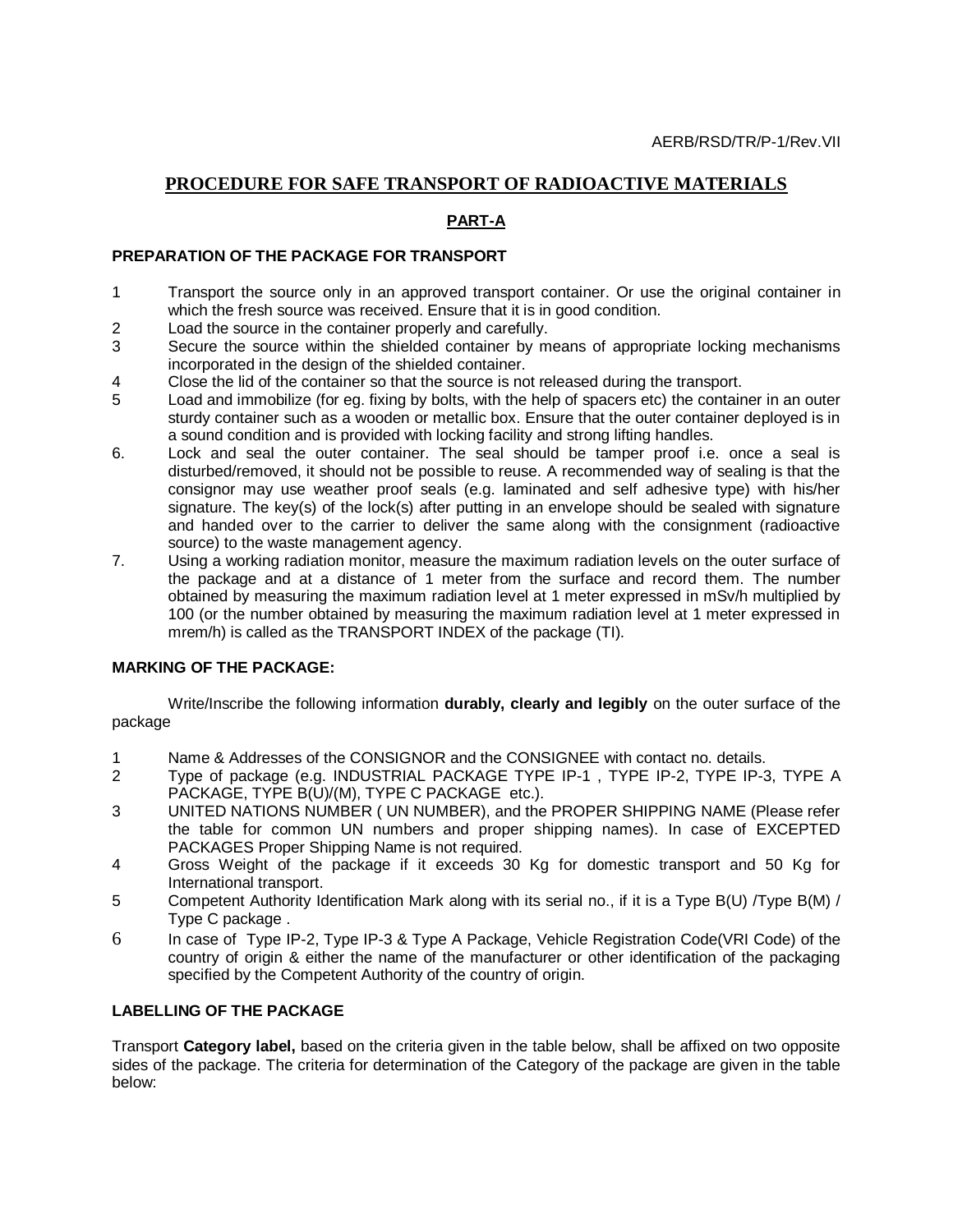| Category           | <b>Maximum radiation level at</b><br>The external surface of the package | <b>Transport</b><br>Index(TI) |               |
|--------------------|--------------------------------------------------------------------------|-------------------------------|---------------|
|                    | mSv/h                                                                    | (mrem/h)                      |               |
| I -WHITE           | $\leq 0.005$                                                             | $\leq 0.5$                    | $\leq 0.0$    |
| <b>II-YELLOW</b>   | $>0.005 - 50.5$                                                          | $> 0.5 - 5.50$                | $> 0 - 5 1.0$ |
| <b>III- YELLOW</b> | $> 0.5 - 5.20$                                                           | 200<br>$50 - 5$               | $> 1.0 - 510$ |

**Both the limits should be satisfied for a package to belong to a specified category. If either of the limits is exceeded, the package would belong to the next higher category.**

**IMPORTANT**: PLEASE NOTE THAT IF EITHER THE RADIATION LEVEL ON THE SURFACE OF THE PACKAGE IS MORE THAN 2.0 mSv/h OR TRANSPORT INDEX IS MORE THAN 10, DO NOT FORWARD THE PACKAGE FOR TRANSPORTATION WITHOUT PRIOR PERMISSION OF THE COMPETENT AUTHORITY.

| <b>UN</b> | <b>PROPER SHIPPING NAME and description</b>                      |
|-----------|------------------------------------------------------------------|
| No.       |                                                                  |
| 2910      | RADIOACTIVE MATERIAL, EXCEPTED<br><b>PACKAGE</b>                 |
|           | LIMITED QUANTITY OF MATERIAL                                     |
| 2911      | RADIOACTIVE MATERIAL, EXCEPTED PACKAGE                           |
|           | <b>INSTRUMENTS or ARTICLES</b>                                   |
| 2909      | RADIOACTIVE MATERIAL, EXCEPTED PACKAGE                           |
|           | ARTICLES MANUFACTUREDFROM NATURAL URANIUM                        |
|           | or DEPLETED URANIUM or NATURAL THORIUM                           |
| 2908      | RADIOACTIVE MATERIAL, EXCEPTED PACKAGE- EMPTY                    |
|           | <b>PACKAGING</b>                                                 |
| 2912      | <b>LOW</b><br><b>SPECIFIC</b><br><b>RADIOACTIVE</b><br>MATERIAL, |
|           | <b>ACTIVITY(LSA-I)</b>                                           |
| 3321      | <b>RADIOACTIVE</b><br>LOW<br><b>SPECIFIC</b><br>MATERIAL,        |
|           | <b>ACTIVITY(LSA-II)</b>                                          |
| 3322      | <b>RADIOACTIVE</b><br>LOW<br><b>SPECIFIC</b><br>MATERIAL,        |
|           | <b>ACTIVITY(LSA-III)</b>                                         |
| 2913      | RADIOACTIVE MATERIAL, SURFACE CONTAMINATED                       |
|           | OBJECTS (SCO-I or SCO-II)                                        |
| 2915      | RADIOACTIVE MATERIAL, TYPE A PACKAGE, non-special                |
|           | form                                                             |
| 3332      | RADIOACTIVE MATERIAL, TYPE A PACKAGE, SPECIAL                    |
|           | <b>FORM</b>                                                      |
| 2916      | RADIOACTIVE MATERIAL, TYPE B(U) PACKAGE,                         |
| 2917      | RADIOACTIVE MATERIAL, TYPE B(M) PACKAGE                          |

### **UNITED NATIONS NUMBER, PROPER SHIPPING NAME**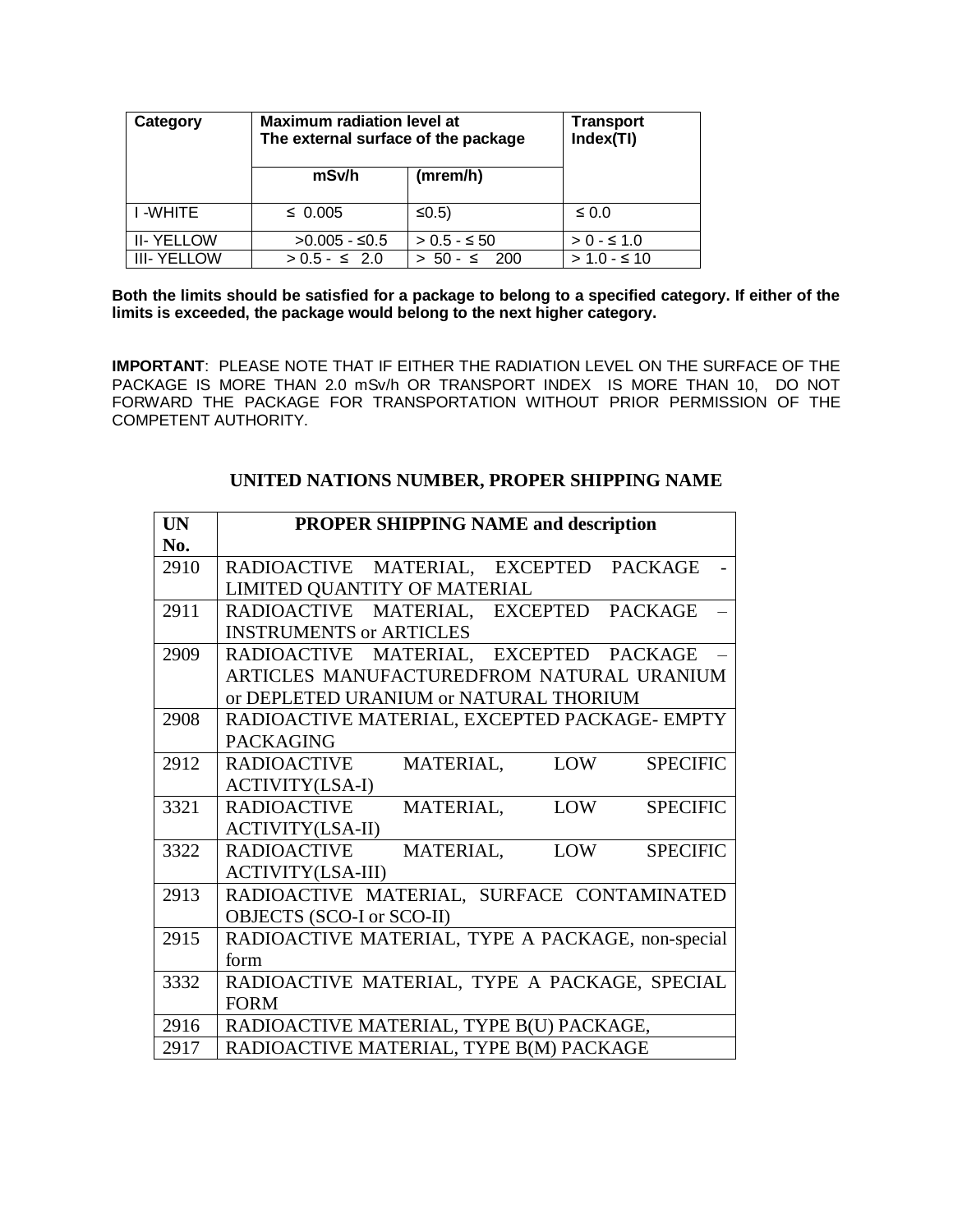## **PART-B**

### **BOOKING, STORAGE, TRANSPORT AND DELIVERY OF PACKAGE**

- 1 Do not transport the package as a personal luggage in a bus or in a shared Taxi or in the passenger compartment of a train or in the passenger cabin of an aircraft.
- 2 Always book the package as an item of cargo. Do not despatch the package by post.
- 3 Declare the package as a radioactive consignment in the transport documents. For Road transport, in the L.R., the consignor shall declare the consignment by its proper shipping name.
- 4 The transport documents include
	- **a) CONSIGNOR'S DECLARATION**
	- **b) TREM CARD ( TRANSPORT EMERGENCY CARD )**
	- **c) INSTRUCTIONS TO THE CARRIER**

### **d) INSTRUCTIONS ABOUT EMERGENCY MEASURES IN CASE OF TRANSPORT INCIDENTS**

- 5 Send a key of the lock along with the transport documents to the CONSIGNEE.
- 6 Do not dispatch the package without the prior permission of the COMPETENT AUTHORITY
- 7 Inform the CONSIGNEE before dispatching the package and ensure that the CONSIGNEE is prepared to receive the consignment.
- 8 Furnish the set of instructions contained in the document entitled " INSTRUCTIONS TO THE CARRIER" to the carrier while booking the package for transport.
- 9 The CONSIGNOR/ CONSIGNEE/ CARRIER should contact the competent authority immediately in the event of:
	- **a) Any untoward incident/ accident during transport**
	- **b) Non delivery of the package at the destination within the normal period.**
	- 10. Ensure that the CONSIGNEE has received the consignment and inform the Competent Authority accordingly.
	- **11. Fill in the check list (copy enclosed) to ensure that all the requirements for safe transport of radioactive material are complied with.**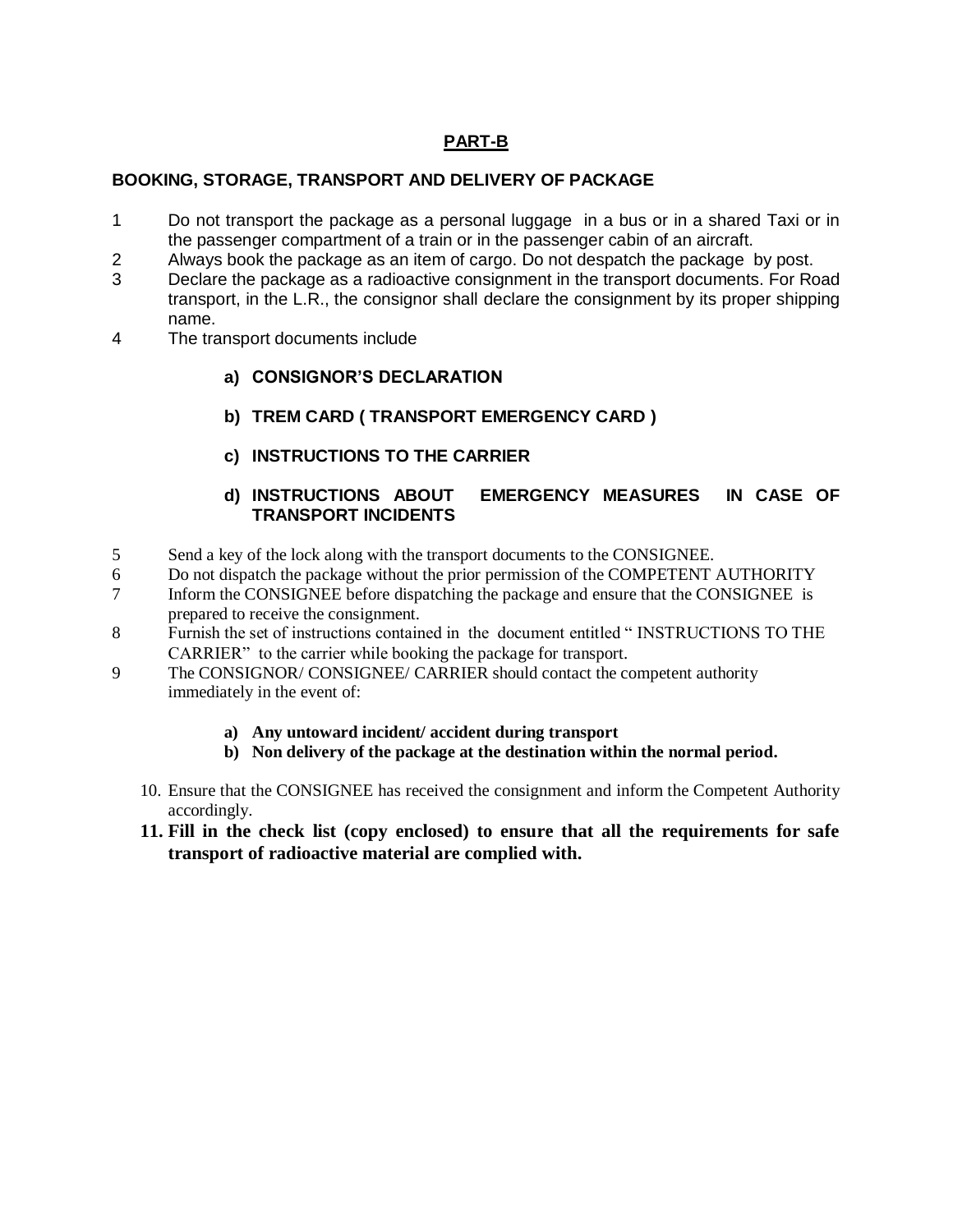### D**ECLARATION OF RADIOACTIVE SHIPMENT**

This is to certify that the package containing radioactive material as identified by the following details is safe for transport by: rail  $\Box$  road $\Box$  sea  $\Box$  air  $\Box$ .

| Package forwarded by<br>(Consignor with contact no.)                                                  | $\ddot{\cdot}$ |                                             |                                             |                                             |
|-------------------------------------------------------------------------------------------------------|----------------|---------------------------------------------|---------------------------------------------|---------------------------------------------|
| Package addressed to<br>(Consignee with contact no.)                                                  | $\ddot{\cdot}$ |                                             |                                             |                                             |
| UN Class of dangerous goods                                                                           | $\ddot{\cdot}$ | 7                                           |                                             |                                             |
|                                                                                                       |                | Package 1                                   | Package 2                                   | Package 3                                   |
| <b>United Nations No</b>                                                                              | $\ddot{\cdot}$ |                                             |                                             |                                             |
| Proper Shipping name                                                                                  |                |                                             |                                             |                                             |
| Subsidiary risk, if any                                                                               |                |                                             |                                             |                                             |
| Name of Radioactive material                                                                          |                |                                             |                                             |                                             |
| Quantity/Activity<br>of Radioactive<br>material                                                       |                |                                             |                                             |                                             |
| No. of sources in each package                                                                        |                |                                             |                                             |                                             |
| Package details<br>Dimensions of the package<br>Weight of the package<br>Type of package <sup>*</sup> |                |                                             |                                             |                                             |
| Radiation level on the surface of the<br>package in mSv/h                                             |                |                                             |                                             |                                             |
| Transport index of the package                                                                        |                |                                             |                                             |                                             |
| Category of the package                                                                               | $\ddot{\cdot}$ | I-WHITE/II-<br>YELLOW/III-<br><b>YELLOW</b> | I-WHITE/II-<br>YELLOW/III-<br><b>YELLOW</b> | I-WHITE/II-<br>YELLOW/III-<br><b>YELLOW</b> |

\* In case of Type B package, Competent Authority identification number along with serial no. should also be given.

I hereby declare that the contents of this consignment are fully and accurately described above by the proper shipping name and are classified, packed, marked and labelled, and are in all respects in proper condition for transport according to the applicable regulations.

> Signature: Name and address

Date: Seal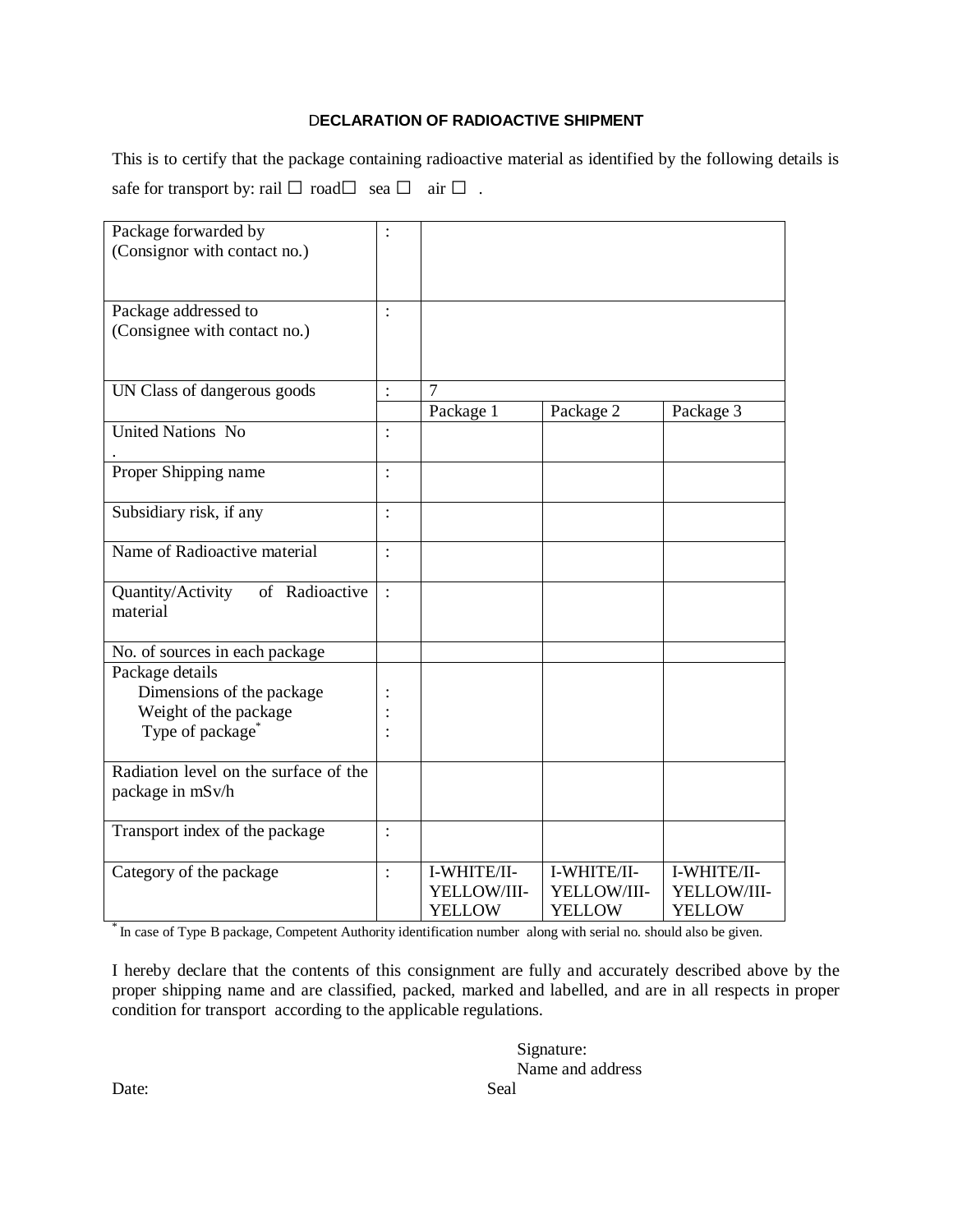### *TREMCARD*

| Cargo                                                           | $\ddot{\cdot}$ | Radioactive material                                                                                                                                                                                                                                                                                                                                                                                                                                                                                                |
|-----------------------------------------------------------------|----------------|---------------------------------------------------------------------------------------------------------------------------------------------------------------------------------------------------------------------------------------------------------------------------------------------------------------------------------------------------------------------------------------------------------------------------------------------------------------------------------------------------------------------|
| Nature of<br>Hazard                                             |                | Radioactive material, Potential external and internal<br>exposure                                                                                                                                                                                                                                                                                                                                                                                                                                                   |
| Protective<br>device to be<br>carried in the<br>vehicle         | t.             | One set each, for the driver and his assistant, of protective<br>clothing (boots, gloves, overalls, caps). Six number of big<br>polythene bags for collecting contaminated material                                                                                                                                                                                                                                                                                                                                 |
| Emergency<br>action                                             | t              | Inspect the package visually. If it is intact, ensure<br>1.<br>onward journey in the same or another vehicle.<br>In case of fire, fight from a distance<br>2.<br>If the package appears to be damaged, cordon a<br>3.<br>distance of 3 m around the package<br>4. Obtain the names and addresses of persons who might<br>have been exposed to radiation and convey the<br>particulars to the Head, RSD, AERB and to the Head,<br>RP&AD, BARC                                                                        |
| First aid                                                       | t              | Thoroughly wash the affected skin with plenty of water.                                                                                                                                                                                                                                                                                                                                                                                                                                                             |
| Contact<br>telephone<br>numbers for<br>advice and<br>assistance |                | Contact the consignor at the address given<br>a)<br>on the package<br>b) Emergency Control Room, Crisis Management Group,<br>DAE, Mumbai-400 001<br>TF: 022-2202 3978<br>Telefax-022-22021714<br>Fax-022-22830441<br>Mobile- +919969201364<br>Email-daeecr@dae.gov.in<br><b>Alternate CMG - DAE</b><br><b>Emergency Control</b><br>Room (ECR) located at<br>Anushakti Nagar (VSB)<br>022-2599 1070<br>Telefax - 022-25515283*<br>Fax-022-25991080/022-25993080<br>Mobile-+919969201365<br>Email- vsbecr@npcil.co.in |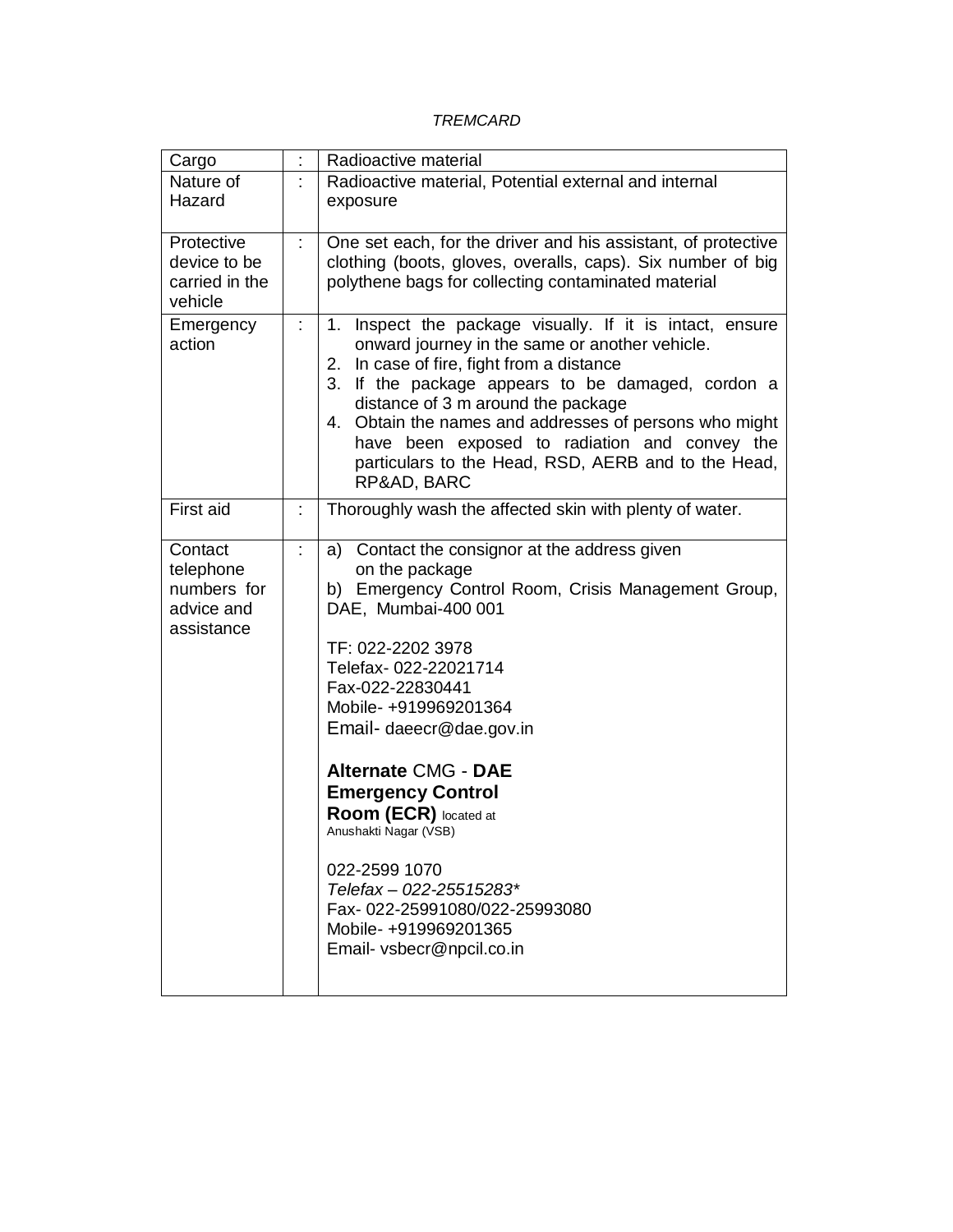# **INSTRUCTIONS TO THE CARRIER**

- 1. The package should be transported by the most direct route.
- 2. Intermediate off-loading and reloading of the package should be avoided wherever possible.
- 3. Package should be handled carefully. Suitable mechanical means should be deployed for handling packages weighing more than 30 kg.
- 4. Persons should not be allowed to sit on the package or spend more time than the necessary time in the vicinity of the package.
- 5. The package should not be transported along with other dangerous good such as explosives and inflammables.
- 6. The package should not be transported/stored together with photosensitive films/plates.
- 7. The package should be kept segregated from spaces occupied by passengers and public.
- 8. If several packages containing radioactive material are to be transported, then the total number of packages loaded in a single vehicle should be so restricted that the sum of the transport indexes of the packages does not exceed 50, except in case of exclusive use. Further the total number of packages stacked in a storage area should be so limited that in a given stack the above limit of 50 of the sum of transport indexes is not exceeded and such stacks containing radioactive consignments are separated by at least 6 meters.
- 9. If the shipment is under exclusive use i.e. the entire conveyance is for the proposed transport of radioactive material then (a) there should not be any intermediate loading and unloading operations of other goods. (b) Nothing other than the intended radioactive material along with its accessories should be carried in this vehicle.
- 10. At the destination, it should be ensured that the package is delivered to the consignee to whom it is indeed addressed.
- 11. One copy of the TREMCARD should be carried in the vehicle carrying the radioactive cargo. If the package(s) get(s) involved in an accident or get(s) damaged during transport, the instructions specified in the TREMCARD should be implemented.
- 12. If the package is not claimed by the consignee at the destination, it should not be auctioned or otherwise disposed of. The matter should be brought to the notice of the consignor and Head, RSD, AERB, Niyamak Bhavan, Anushaktinagar, Mumbai – 400 094 and such measures as recommended in this regard by Head, RSD, AERB, Mumbai, should be duly implemented.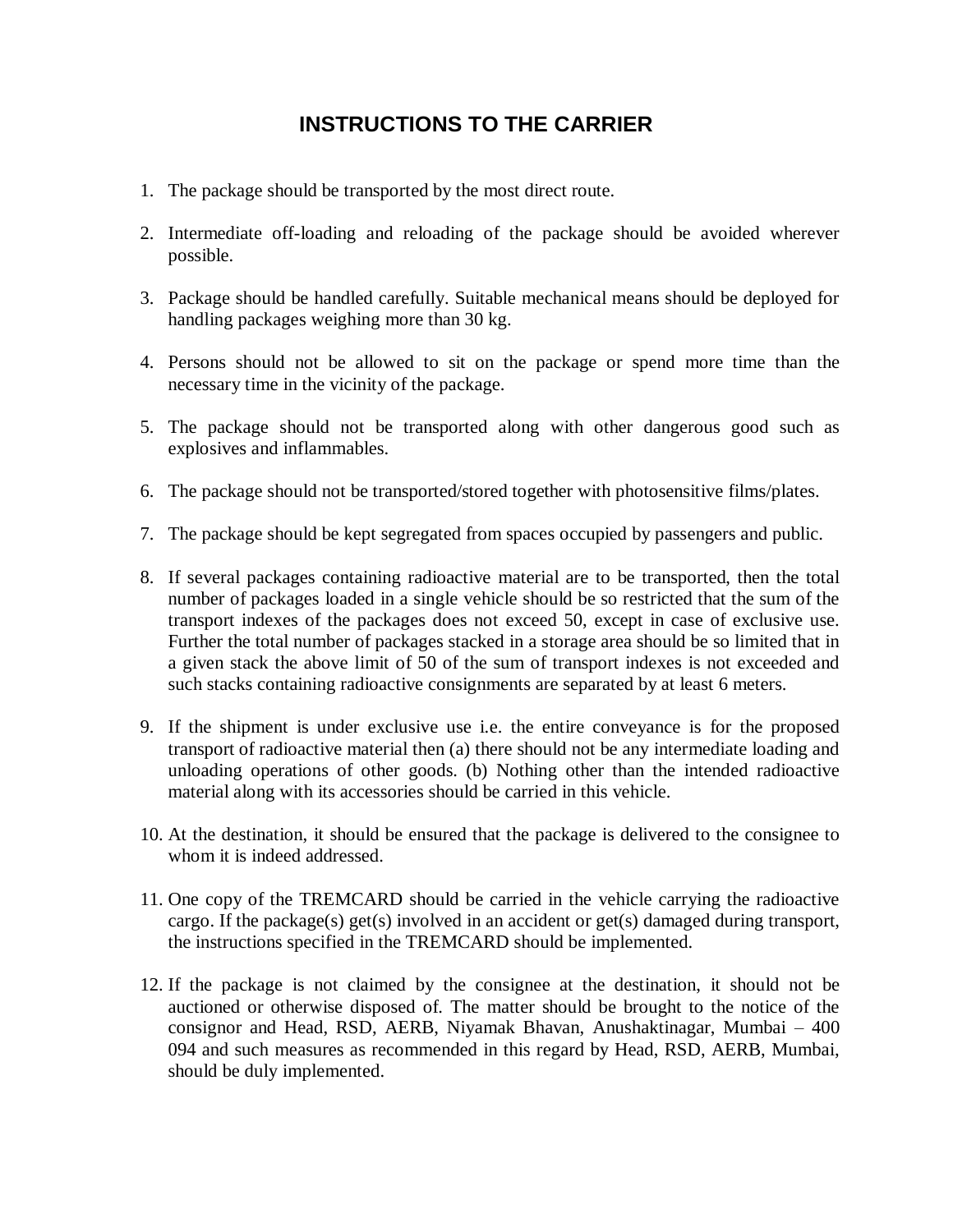#### **AERB/RSD/TRANSPORT EMERGENCY/REV.7**

### **Instructions in writing regarding Practical Emergency Measures for Transport Incidents Involving Radioactive Cargo**

### *1. About the package*

Packagings which are permitted to be used for transport of radioactive materials are generally designed to prescribed standards aimed at prevention of release of the contents and of excessive exposure of public to radiation. Commonly there are two types of packages, namely, Type A and Type B(U)/(M).

Type A Packages are designed to withstand minor mishaps for eg. falling of the package from the vehicle while loading/unloading, rain, falling of small objects on to the package etc. If a Type A package is involved in a severe accident such as vehicle rolling over, then the package may be damaged through the loss of shielding or release of the contents. In such a situation follow instructions as given in para 4 & 5.

A Type B package is designed to withstand severe accidents. However, after severe accident the package may be damaged, though the chances are remote. In such a situation follow instructions as given in para 4 & 5.

### *2. Nature of Hazard*

The hazard associated with radioactive consignment is exposure to radiation. Such exposure may be external and/or internal in nature. If the radioactive content is an indispersible solid or capsule, the hazard is likely to be external. If the content is in dispersible form, in the unlikely event of a severe accident, the potential for internal and some times, in addition, external exposure may exist.

### **3. Protective devices to be carried in the vehicle:**

The driver of the vehicle and his assistant should each have some protective device if the vehicle carries a package containing dispersible radioactive material. The protective equipments should be carried in appropriate numbers

- The protective equipments include,

rubber shoes , latex gloves , coveralls, big empty polythene bags, - big(3 m x 3m) polythene sheets , cotton wool ( for liquid radioactive material)

….2/-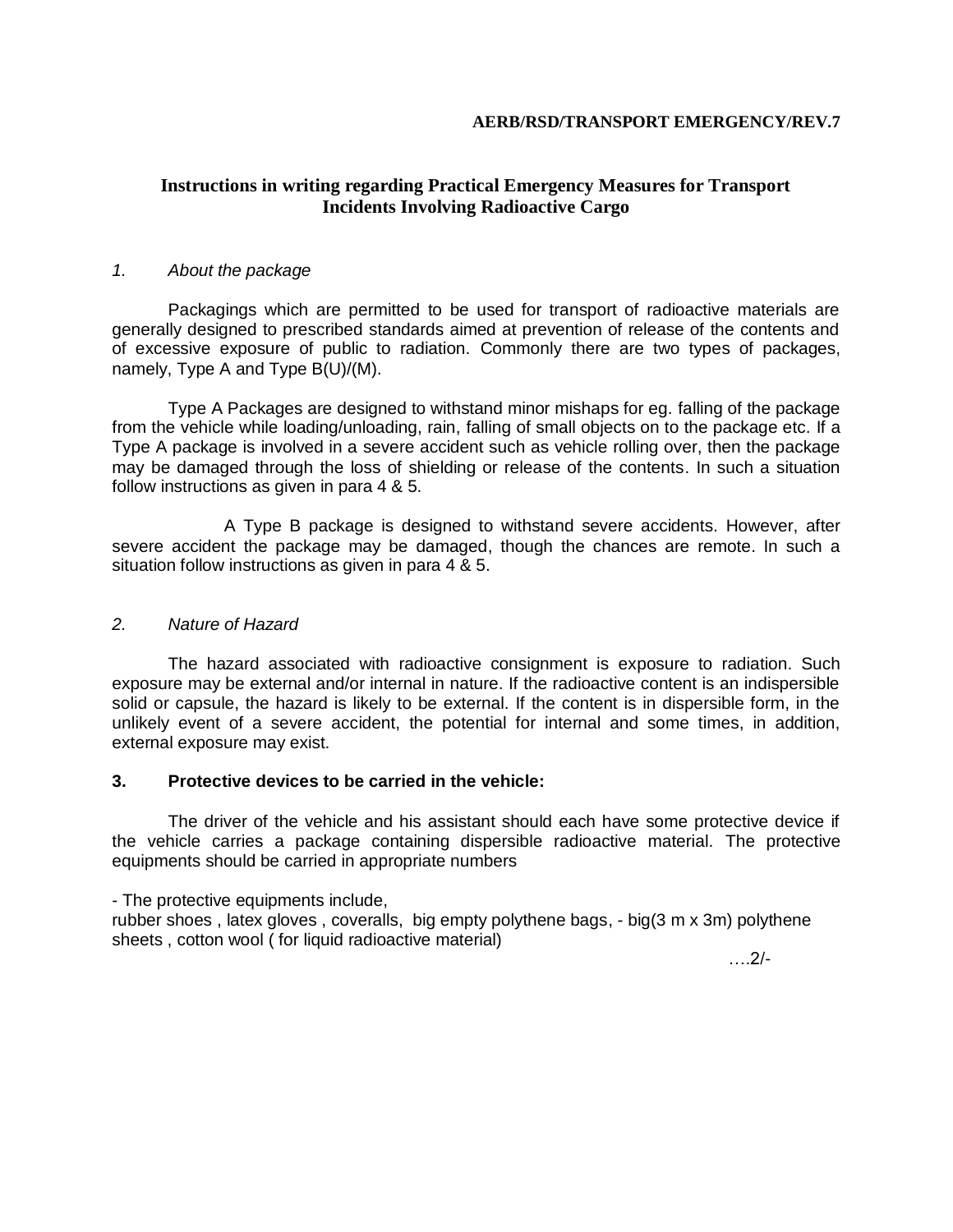If the vehicle does not carry any package containing dispersible radioactive material the protective equipment would not be required from radiation safety standpoint.

### *4. Emergency Action and First Aid*

If an accident occurs, don't panic.

Rescue the injured. If life is at stake, save life first. It is highly unlikely that in a transport accident involving the commonly deployed small Type A and Type B(U)/(M) packages any significant hazard to the rescuer will result from radiation. If any of the packages which are damaged in the accident was containing radioactive material in a dispersible form, hold a cloth towel or a handkerchief over your mouth, and nose.

If there is fire, summon assistance from the local public and fire brigade. Fight fire from a distance. Follow these instructions:

- fight fire as far upwind as possible
- keep out of smoke, fumes and dust
- wear the coverall, gloves and shoes and cover mouth and nose with handkerchief.
- spend minimum time near the package
- keep bystanders upwind at least 5 m away

Inspect the packages.If the packages appear to be intact, ensure onward journey in the same vehicle. If the vehicle can not be released for onward journey for a long time, then arrange for onward journey of the package in some other vehicle.

If the package appears to be damaged, wrap it in a polythene bag, segregate the package and cordon a distance of 5 m around the package.

If the contents of the package appear to have spilled, then take the following measures:

- assume that the area and the objects on which the spillage has occurred are contaminated.
- wear the shoes, gloves and coveralls
- collect the spillage, using cotton wool, in a polythene bag.
- wrap the damaged package in ploythene bags.
- cover the contaminated objects and contaminated area with polythene sheets.
- do not eat, drink or smoke within the cordon.
- take measures to prevent a fire accident.
- seek assistance from AERB/BARC as directed in para 5 below.
- do not allow the public within the cordon unless so advised by the radiological safety authorities from AERB/BARC, Mumbai.

…..3/-